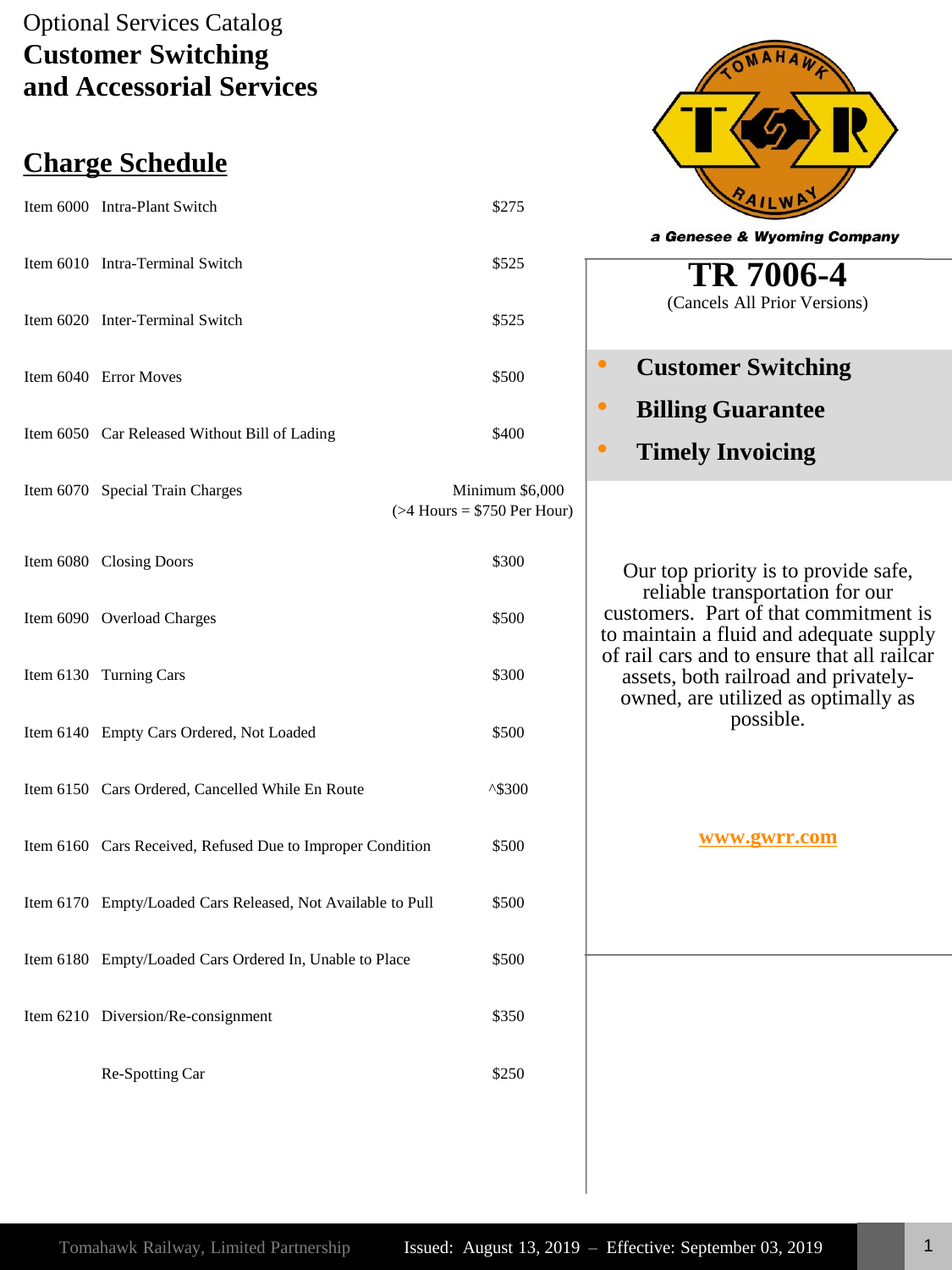# Optional Services Catalog **Customer Switching and Accessorial Services**

# **Billing Guarantees**

As part of our efforts to streamline the billing process, we are committing to an expedited and simple billing process.

# **Billing – On-Time**

#### **We commit to bill you on time**

We will issue Customer Switching and Accessorial Services invoices monthly.

# **Billing Disputes**

#### **We commit to addressing disputed bills quickly**

If you believe that there has been a billing error, we want to make it right as quickly as possible.

To be eligible for a review, a claim must be submitted, in writing, within 30 days of the invoice date to: [MidwestDisputes@gwrr.com](mailto:MidwestDisputes@gwrr.com)

Along with a brief description, your claim must include the car initial and number and the related invoice number.

Any claim not filed within thirty (30) days from the date of the invoice will be declined.

Any non-disputed charges should be paid by the due date listed on the respective invoice.

### **Holiday Observance:**

New Year's Day Thanksgiving Day Christmas Day

These days apply on the TR and this information Supersedes the Holiday List found in the Midwest General Tariff 1000.



a Genesee & Wyoming Company

Please contact your local marketing representative if you have any questions concerning your business on the TR :

Bill Henderson AVP, Sales & Marketing Email: [bill.Henderson@gwrr.com](mailto:bill.Henderson@gwrr.com) Phone: (859) 940-9513

This document is subject to the terms, conditions and guidelines provided in the Midwest Region General Tariff 1000.

The Midwest Region General Tariff 1000 Section VI provides guidelines and provisions for switching and other accessorial charges. Please review these provisions as it applies to your business on the TR .

Any charges not covered on this TR 7006 are subject to rules and provisions found in the Midwest Region General Tariff 1000.

> Hours of Operation: Sunday thru Saturday 5:00AM – 3:00PM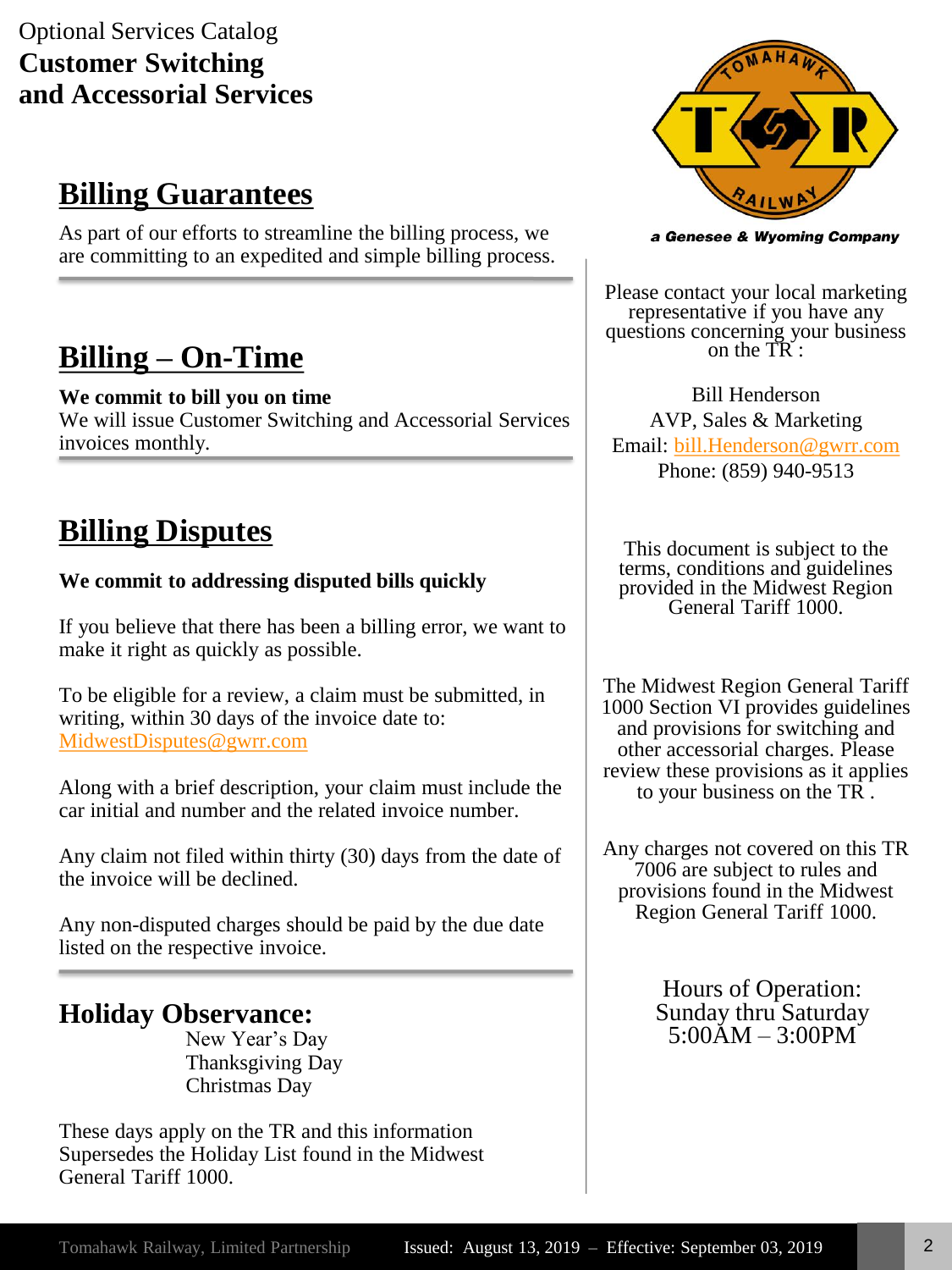### **Handling of Empty Freight Cars**

*This provision will not apply when the empty movement is immediately preceded by a loaded revenue movement on TR and empty is returned to original interchange or if the empty movement is immediately followed by a loaded revenue movement on TR .*

This provision applies on all types of rail cars, including, but not limited to, cars provided by railroads, leased cars and cars bearing other than railroad reporting marks, but not including passenger train cars.

The charge for movement of empty cars is \$200.00 per car. TR will not be responsible for the payment of any per diem or mileage charges, nor will TR absorb any switch charges. This rate will apply only to movement of cars in regularly scheduled train service.

If special train service is required for movements other than those listed above, charges contained in the Charge Schedule on page 1 of this Catalog will apply.

TR 's maximum liability for loss and damage is \$100.00 per railcar.

#### **Stand-By Switching Service**

When the TR locomotive and operating crew are held at the request of any industry or shippers agent, or when the locomotive and crew are delayed by an industry or shippers agent within the confines of the Industry or immediately adjacent thereto or is requested by the industry or shippers agent to perform extra switching service before or after regular switching service, the charge for such a standby delay or extra switch service shall be at the rate of \$350 for the first hour or fraction thereof. All charges in excess of one (1) hour shall be on a quarter hour basis at \$75 per quarter hour or fraction thereof. Such charges shall be in addition to other published charges, if any, applicable to cars delayed or handled.

#### **Local Service –Inter-Terminal Switching**

The term Inter-terminal switching means a movement from one industry facility to another industry or facility on tracks serviced only by the TR Railway.

The term "track" as used herein includes private sidings, assigned sidings, team tracks and all other tracks at which the public, either individually or collectively, is authorized and/or permitted to load and/or unload freight to or from railroad freight equipment.